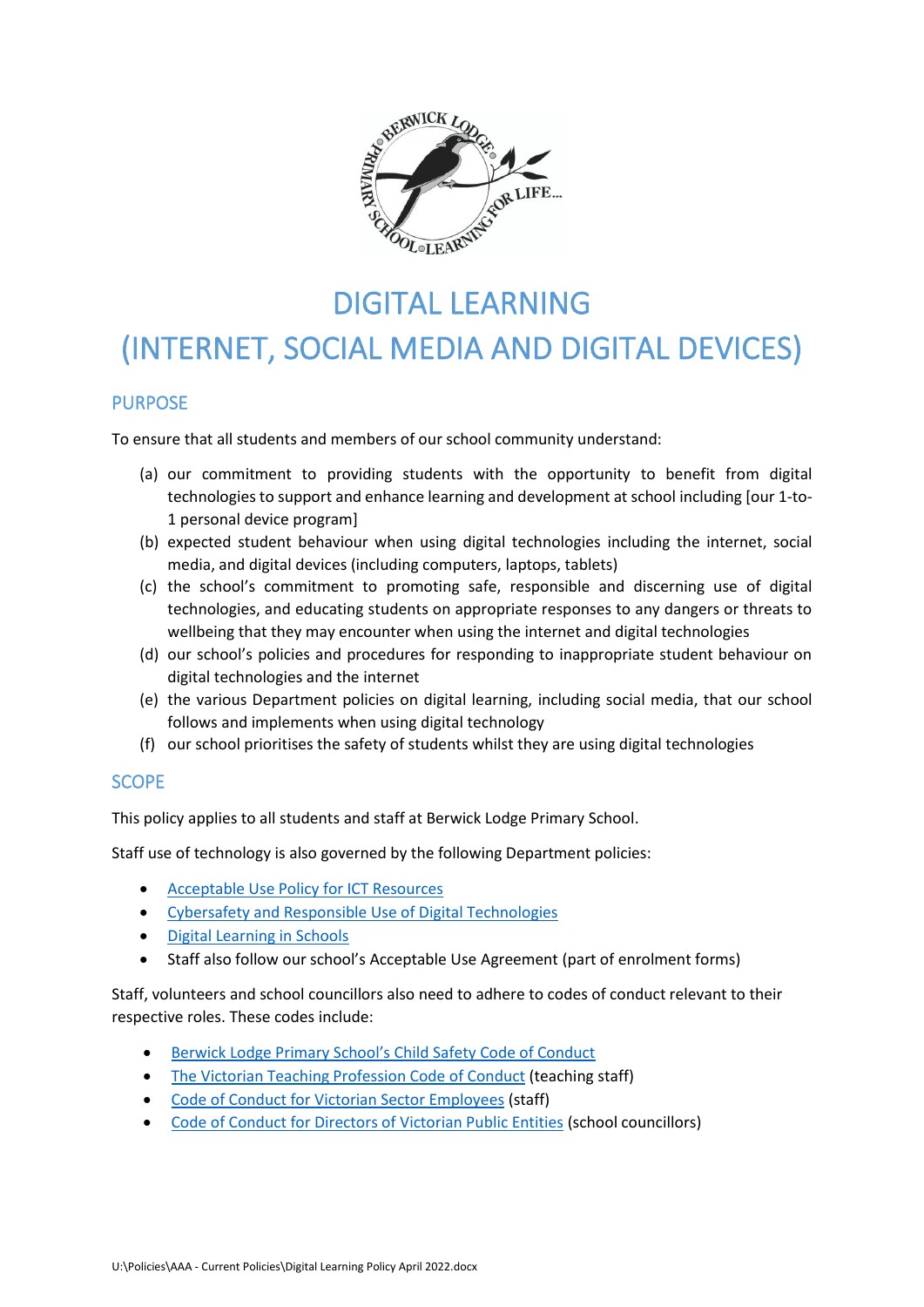# **DEFINITIONS**

For the purpose of this policy, "digital technologies" are defined as digital devices, tools, applications and systems that students and teachers use for learning and teaching; this includes Departmentprovided software and locally sourced devices, tools and systems.

# POLICY

#### Vision for digital learning at our school

The use of digital technologies is a mandated component of the Victorian Curriculum F-10.

Safe and appropriate use of digital technologies, including the internet, apps, computers and tablets, can provide students with rich opportunities to support learning and development in a range of ways.

Through increased access to digital technologies, students can benefit from learning that is interactive, collaborative, personalised, engaging and transformative. Digital technologies enable our students to interact with and create high quality content, resources and tools. It also enables personalised learning tailored to students' particular needs and interests and transforms assessment, reporting and feedback, driving new forms of collaboration and communication.

Berwick Lodge Primary School believes that the use of digital technologies at school allows the development of valuable skills and knowledge and prepares students to thrive in our globalised and inter-connected world. Our school's vision is to empower students to use digital technologies safely and appropriately to reach their personal best and fully equip them to contribute positively to society as happy, healthy young adults.

#### Safe and appropriate use of digital technologies

Digital technologies, if not used appropriately, may present risks to users' safety or wellbeing. At Berwick Lodge Primary School, we are committed to educating all students to use digital technologies safely, equipping students with the skills and knowledge to navigate the digital world.

At Berwick Lodge Primary School, we:

- use online sites and digital tools that support students' learning, and focus our use of digital technologies on being learning-centred
- use digital technologies in the classroom for specific purpose with targeted educational or developmental aims
- supervise and support students using digital technologies for their schoolwork
- effectively and responsively address any issues or incidents that have the potential to impact on the wellbeing of our students
- have programs in place to educate our students to be safe, responsible and discerning users of digital technologies, including STEM and ICT
- educate our students about digital issues such as privacy, intellectual property and copyright, and the importance of maintaining their own privacy and security online
- actively educate and remind students of our *Student Engagement* policy that outlines our School's values and expected student behaviour, including online behaviours
- have an Acceptable Use Agreement outlining the expectations of students when using digital technologies for their schoolwork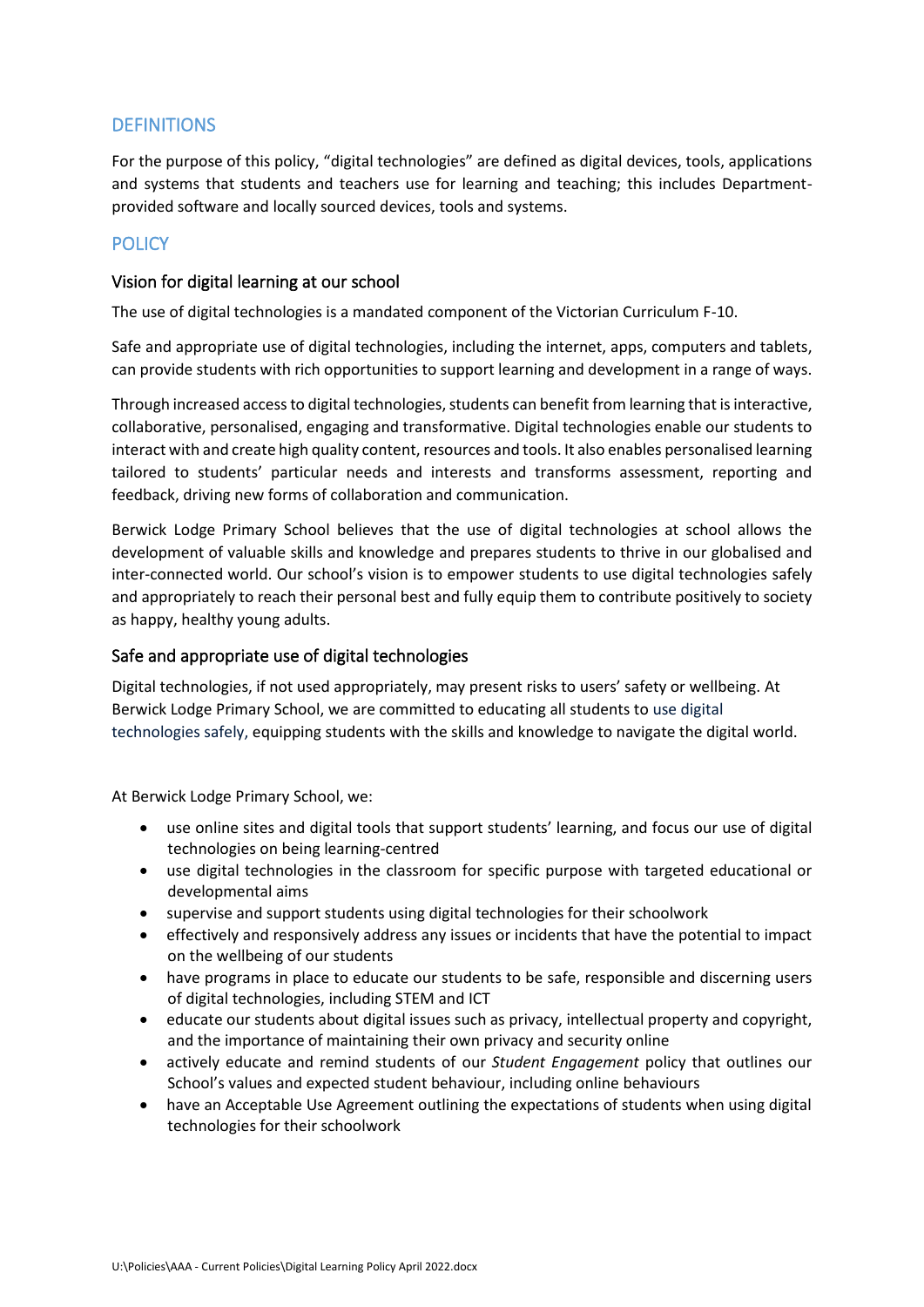- use clear protocols and procedures to protect students working in online spaces, which includes reviewing the safety and appropriateness of online tools and communities and removing offensive content at the earliest opportunity
- educate our students on appropriate responses to any dangers or threats to wellbeing that they may encounter when using the internet and other digital technologies
- provide a filtered internet service at school to block access to inappropriate content
- refer suspected illegal online acts to the relevant law enforcement authority for investigation
- support parents and carers to understand the safe and responsible use of digital technologies and the strategies that can be implemented at home through regular updates in our newsletter, information sheets, website/school portal and information sessions.

Distribution of school owned devices to students and personal student use of digital technologies at school will only be permitted where students and their parents/carers have completed a signed Acceptable Use Agreement.

It is the responsibility of all students to protect their own password and not divulge it to another person. If a student or staff member knows or suspects an account has been used by another person, the account holder must notify the classroom teacher immediately.

All messages created, sent or retrieved on the school's network are the property of the school. The school reserves the right to access and monitor all messages and files on the computer system, as necessary and appropriate. Communications including text and images may be required to be disclosed to law enforcement and other third parties without the consent of the sender.

Information on supervision arrangements for students engaging in digital learning activities is available in our Yard Duty and Supervision Policy.

#### Social media use

Our school follows the Department's policy on [Social Media Use to Support Learning](https://www2.education.vic.gov.au/pal/social-media/policy) to ensure social media is used safely and appropriately in student learning and to ensure appropriate parent notification occurs or, where required, consent is sought. Where the student activity is visible to the public, it requires consent.

In accordance with the Department's policy on social media, staff will not 'friend' or 'follow' a student on a personal social media account, or accept a 'friend' request from a student using a personal social media account unless it is objectively appropriate, for example where the student is also a family member of the staff.

If a staff member of our school becomes aware that a student at the school is 'following' them on a personal social media account, Department policy requires the staff member to ask the student to 'unfollow' them, and to notify the school and/or parent or carer if the student does not do so.

#### Student behavioural expectations

When using digital technologies, students are expected to behave in a way that is consistent with Berwick Lodge Primary School's *Statement of Values, Student Wellbeing and Engagement* policy, and *Bullying Prevention* policy.

When a student acts in breach of the behaviour standards of our school community (including cyberbullying, using digital technologies to harass, threaten or intimidate, or viewing/posting/sharing of inappropriate or unlawful content), Berwick Lodge Primary School will institute a staged response, consistent with our student engagement and behaviour policies*.*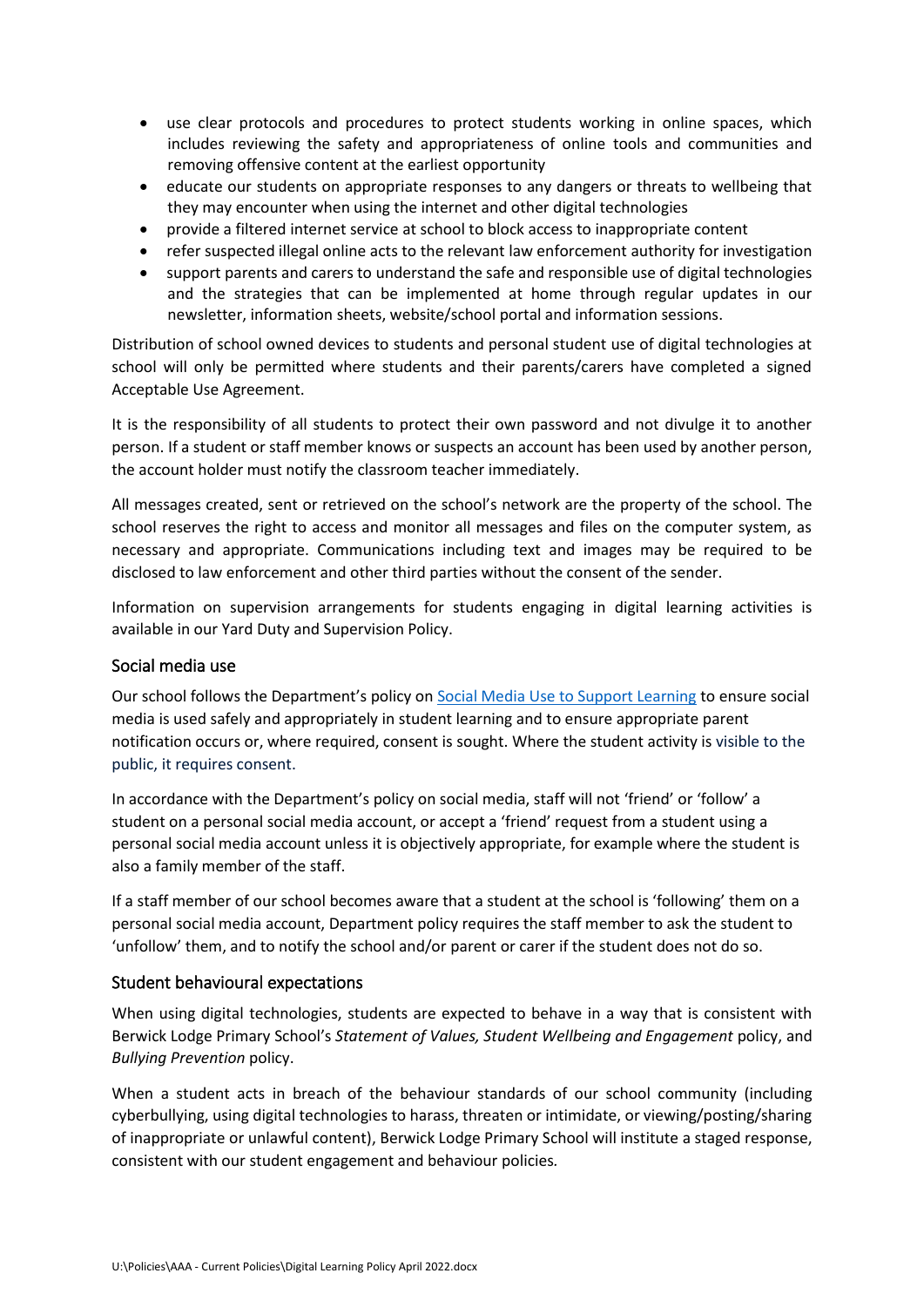Breaches of this policy by students can result in a number of consequences which will depend on the severity of the breach and the context of the situation. This includes:

- removal of network access privileges
- removal of email privileges
- removal of internet access privileges
- removal of printing privileges
- other consequences as outlined in the school's *Student Wellbeing and Engagement* and *Bullying Prevention* policies.

## **COMMUNICATION**

This policy will be communicated to our school community in the following ways:

- Available publicly on our school's website
- Included in staff induction and child safety training processes
- Discussed at staff briefings/meetings as required
- Included in our staff handbook/manual
- Discussed at parent information nights/sessions
- Included in student diaries so that it is easily accessible to parents, carers and students
- Included as annual reference in school newsletter
- Made available in hard copy from school administration upon request

# POLICY REVIEW AND APPROVAL

| Policy last reviewed       | $16^{th}$ May 2022           |
|----------------------------|------------------------------|
| Consultation               | <b>School Council</b>        |
|                            | <b>School Newsletter</b>     |
|                            | <b>School Website</b>        |
| Approved by                | Principal and School Council |
| Next scheduled review date | $16^{th}$ May 2022           |



#### **Help for non-English speakers**

If you need help to understand the information in this policy please contact school office on 9709 6700.